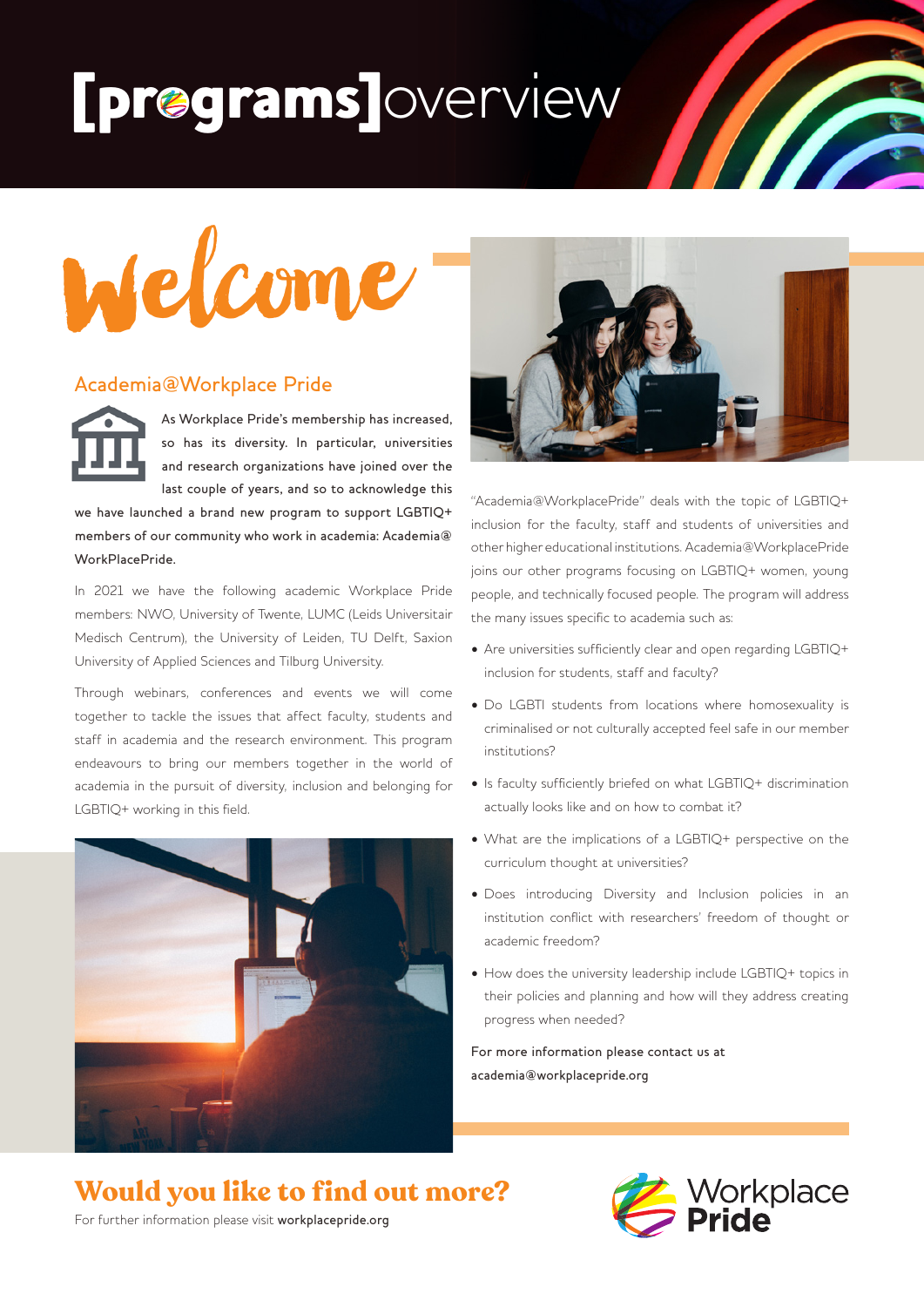# March 2021

### Young@WorkplacePride



Joining a workplace for the first time can be daunting under even the best circumstances. Can you imagine a young persons thoughts at such a crucial stage?

- Do my potential employers have an LGBTIQ+policy?
- How far do I come out during the interview process?
- How far do I come out during the interview process?
- Should I mention my LGBTIQ+ volunteer activities on my CV?
- Do I go back into the closet after I get the job?

These are some of the difficult questions that younger LGBTIQ+ people often ask themselves as they discover a career path they'll immerse themselves in.

Recognizing this, the Foundation created the "Young@ WorkplacePride" program to bridge gaps for younger LGBTIQ+ people in the workplace, but also to help employers understand how they can better communicate to this next generation of employees and future leaders.

The program has numerous activities for Workplace Pride members, ensuring that the changing world of work that we live in also takes young LGBTIQ+ people further into account.

For more information please contact us at : young@workplacepride.org





## Women@WorkplacePride



LGBTIQ+ women face a number of unique challenges in the workplace; often being under-valued due to their gender, their sexual orientation or gender identity.

However, LGBTIQ+ women have an enormous potential and strength due to their experiences and an ability to look at things from a number of different perspectives.

Often more independent and willing to challenge conventional thinking, they are a true source of innovation.

The Women@WorkplacePride program strives to innovate beyond the norms. Through targeted events with unique speakers, focused workshops at Workplace Pride's conferences and participation in research projects, Women@WorkplacePride continues to be a driving force within the Foundation.

For more information please contact us at women@workplacepride.org

## **Would you like to find out more?**



For further information please visit workplacepride.org